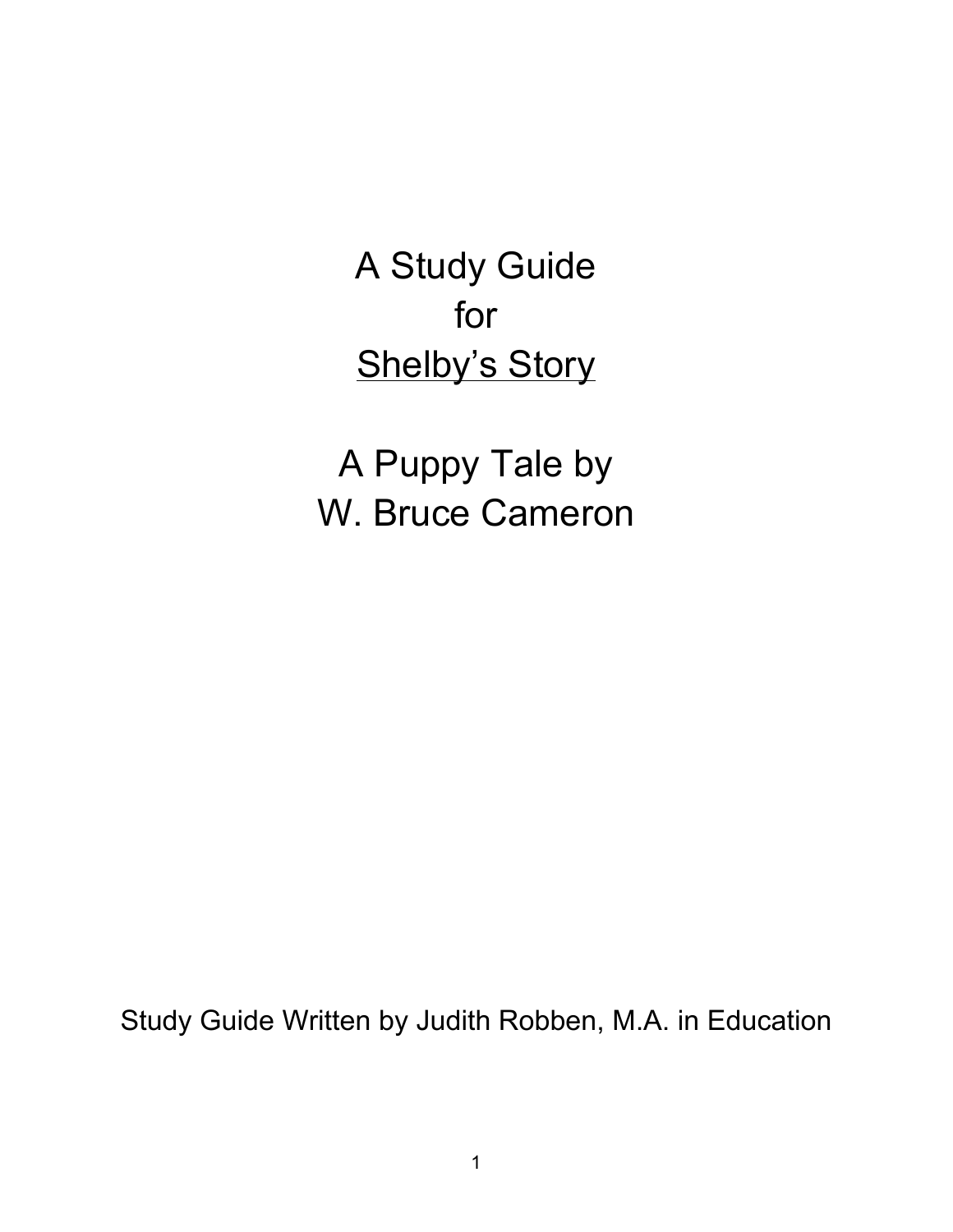Chapter 1 (L.4.4) Vocabulary: encountered, extraordinary, urgent

- 1. (RI.4.1 Details & W.4.2.B) Provide evidence from the text that shows Shelby is connected to a chain and not free to roam around the yard. Use quotation marks to properly quote the text. \_\_\_\_\_\_\_\_\_\_\_\_\_\_\_\_\_\_\_\_\_\_\_\_\_\_\_\_\_\_\_\_\_\_\_\_\_\_\_\_\_\_\_\_\_\_\_\_\_\_\_\_\_\_\_\_\_\_ 2. (RL.4.1 Inference) Do you think the person who put the brown stuff down on the ground liked dogs and puppies? Use a detail from the text to support your inference.  $\mathcal{L}_\text{max} = \frac{1}{2} \sum_{i=1}^{n} \frac{1}{2} \sum_{i=1}^{n} \frac{1}{2} \sum_{i=1}^{n} \frac{1}{2} \sum_{i=1}^{n} \frac{1}{2} \sum_{i=1}^{n} \frac{1}{2} \sum_{i=1}^{n} \frac{1}{2} \sum_{i=1}^{n} \frac{1}{2} \sum_{i=1}^{n} \frac{1}{2} \sum_{i=1}^{n} \frac{1}{2} \sum_{i=1}^{n} \frac{1}{2} \sum_{i=1}^{n} \frac{1}{2} \sum_{i=1}^{n} \frac{1$  $\mathcal{L}_\text{max} = \frac{1}{2} \sum_{i=1}^{n} \frac{1}{2} \sum_{i=1}^{n} \frac{1}{2} \sum_{i=1}^{n} \frac{1}{2} \sum_{i=1}^{n} \frac{1}{2} \sum_{i=1}^{n} \frac{1}{2} \sum_{i=1}^{n} \frac{1}{2} \sum_{i=1}^{n} \frac{1}{2} \sum_{i=1}^{n} \frac{1}{2} \sum_{i=1}^{n} \frac{1}{2} \sum_{i=1}^{n} \frac{1}{2} \sum_{i=1}^{n} \frac{1}{2} \sum_{i=1}^{n} \frac{1$  $\mathcal{L}_\text{max}$  and  $\mathcal{L}_\text{max}$  and  $\mathcal{L}_\text{max}$  and  $\mathcal{L}_\text{max}$  and  $\mathcal{L}_\text{max}$  and  $\mathcal{L}_\text{max}$  $\mathcal{L}_\text{max} = \frac{1}{2} \sum_{i=1}^{n} \frac{1}{2} \sum_{i=1}^{n} \frac{1}{2} \sum_{i=1}^{n} \frac{1}{2} \sum_{i=1}^{n} \frac{1}{2} \sum_{i=1}^{n} \frac{1}{2} \sum_{i=1}^{n} \frac{1}{2} \sum_{i=1}^{n} \frac{1}{2} \sum_{i=1}^{n} \frac{1}{2} \sum_{i=1}^{n} \frac{1}{2} \sum_{i=1}^{n} \frac{1}{2} \sum_{i=1}^{n} \frac{1}{2} \sum_{i=1}^{n} \frac{1$  3. (RL.4.1 Inference) What do you think the "dark-colored glop" is that the puppies love so much? Use a detail from the text to support your inference.  $\mathcal{L}_\text{max} = \frac{1}{2} \sum_{i=1}^{n} \frac{1}{2} \sum_{i=1}^{n} \frac{1}{2} \sum_{i=1}^{n} \frac{1}{2} \sum_{i=1}^{n} \frac{1}{2} \sum_{i=1}^{n} \frac{1}{2} \sum_{i=1}^{n} \frac{1}{2} \sum_{i=1}^{n} \frac{1}{2} \sum_{i=1}^{n} \frac{1}{2} \sum_{i=1}^{n} \frac{1}{2} \sum_{i=1}^{n} \frac{1}{2} \sum_{i=1}^{n} \frac{1}{2} \sum_{i=1}^{n} \frac{1$  4. (Details RI.4.1) What is the main reason the puppy returns to the hole a second time? Use a detail from the text as evidence for your answer.  $\mathcal{L}_\text{max} = \frac{1}{2} \sum_{i=1}^n \mathcal{L}_\text{max}(\mathbf{z}_i - \mathbf{z}_i)$  $\overline{\phantom{a}}$  , and the contribution of the contribution of the contribution of the contribution of the contribution of the contribution of the contribution of the contribution of the contribution of the contribution of the
- 5. (Character Thoughts RL.4.3) Explain the puppy's mixed feelings about leaving mother to go through the hole a second time. Use details to explain why she had different thoughts about leaving.  $\mathcal{L}_\text{max} = \frac{1}{2} \sum_{i=1}^{n} \frac{1}{2} \sum_{i=1}^{n} \frac{1}{2} \sum_{i=1}^{n} \frac{1}{2} \sum_{i=1}^{n} \frac{1}{2} \sum_{i=1}^{n} \frac{1}{2} \sum_{i=1}^{n} \frac{1}{2} \sum_{i=1}^{n} \frac{1}{2} \sum_{i=1}^{n} \frac{1}{2} \sum_{i=1}^{n} \frac{1}{2} \sum_{i=1}^{n} \frac{1}{2} \sum_{i=1}^{n} \frac{1}{2} \sum_{i=1}^{n} \frac{1$

 $\mathcal{L}_\text{max} = \frac{1}{2} \sum_{i=1}^{n} \frac{1}{2} \sum_{i=1}^{n} \frac{1}{2} \sum_{i=1}^{n} \frac{1}{2} \sum_{i=1}^{n} \frac{1}{2} \sum_{i=1}^{n} \frac{1}{2} \sum_{i=1}^{n} \frac{1}{2} \sum_{i=1}^{n} \frac{1}{2} \sum_{i=1}^{n} \frac{1}{2} \sum_{i=1}^{n} \frac{1}{2} \sum_{i=1}^{n} \frac{1}{2} \sum_{i=1}^{n} \frac{1}{2} \sum_{i=1}^{n} \frac{1$  $\mathcal{L}_\text{max} = \frac{1}{2} \sum_{i=1}^{n} \frac{1}{2} \sum_{i=1}^{n} \frac{1}{2} \sum_{i=1}^{n} \frac{1}{2} \sum_{i=1}^{n} \frac{1}{2} \sum_{i=1}^{n} \frac{1}{2} \sum_{i=1}^{n} \frac{1}{2} \sum_{i=1}^{n} \frac{1}{2} \sum_{i=1}^{n} \frac{1}{2} \sum_{i=1}^{n} \frac{1}{2} \sum_{i=1}^{n} \frac{1}{2} \sum_{i=1}^{n} \frac{1}{2} \sum_{i=1}^{n} \frac{1$  $\mathcal{L}_\text{max} = \frac{1}{2} \sum_{i=1}^{n} \frac{1}{2} \sum_{i=1}^{n} \frac{1}{2} \sum_{i=1}^{n} \frac{1}{2} \sum_{i=1}^{n} \frac{1}{2} \sum_{i=1}^{n} \frac{1}{2} \sum_{i=1}^{n} \frac{1}{2} \sum_{i=1}^{n} \frac{1}{2} \sum_{i=1}^{n} \frac{1}{2} \sum_{i=1}^{n} \frac{1}{2} \sum_{i=1}^{n} \frac{1}{2} \sum_{i=1}^{n} \frac{1}{2} \sum_{i=1}^{n} \frac{1$  $\mathcal{L}_\text{max} = \frac{1}{2} \sum_{i=1}^{n} \frac{1}{2} \sum_{i=1}^{n} \frac{1}{2} \sum_{i=1}^{n} \frac{1}{2} \sum_{i=1}^{n} \frac{1}{2} \sum_{i=1}^{n} \frac{1}{2} \sum_{i=1}^{n} \frac{1}{2} \sum_{i=1}^{n} \frac{1}{2} \sum_{i=1}^{n} \frac{1}{2} \sum_{i=1}^{n} \frac{1}{2} \sum_{i=1}^{n} \frac{1}{2} \sum_{i=1}^{n} \frac{1}{2} \sum_{i=1}^{n} \frac{1$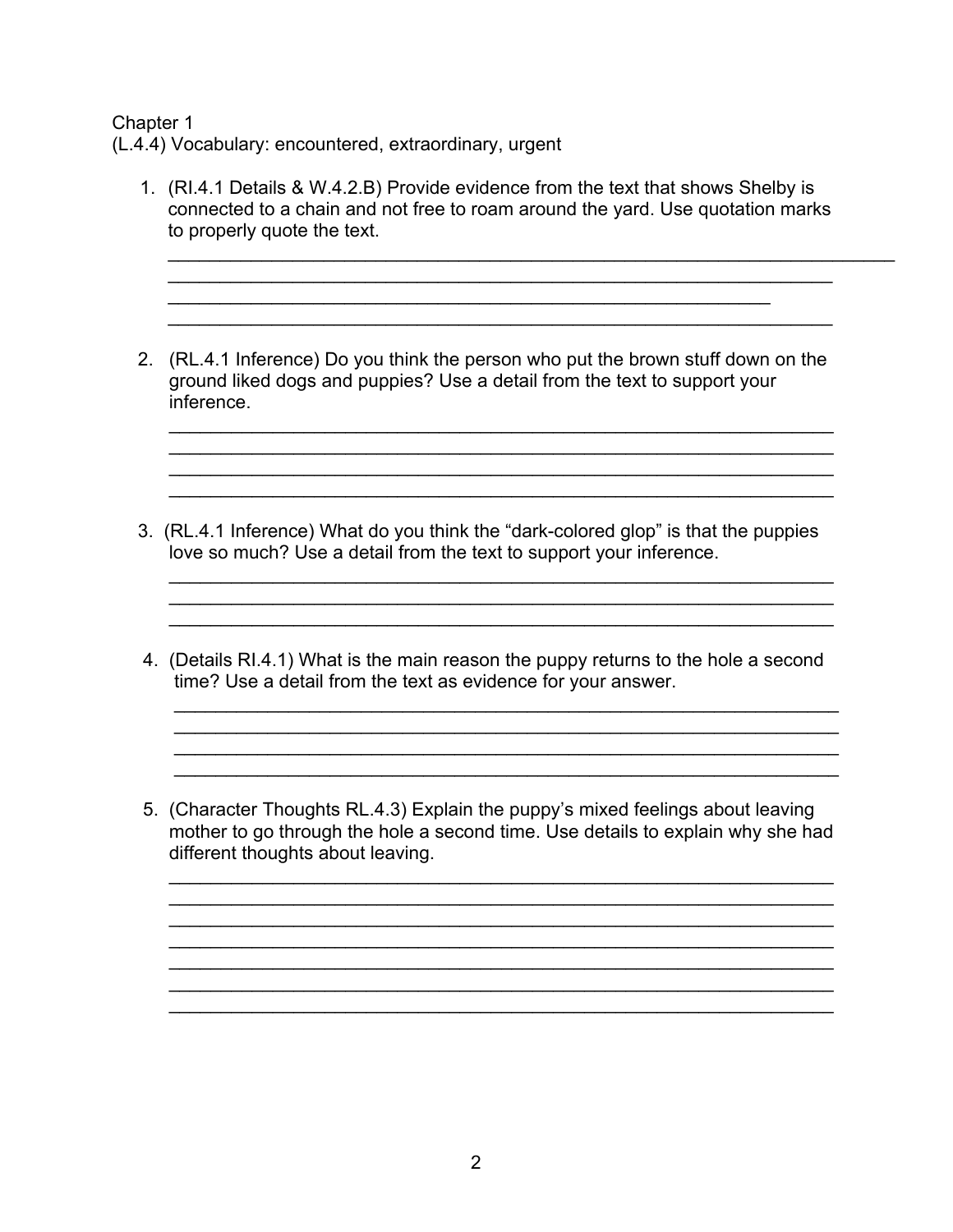(L.4.4) Vocabulary: contraption, lure, mingled, seized, succulent, enticing

 1. (RL.4.1 Inference) From the narrator's point of view, what are the following objects being described by the author?

| "Two round black things-<br>wheels-spinning very quickly" |  |
|-----------------------------------------------------------|--|
| "metal boxes on wheels"                                   |  |

 2. (L4.5 Figurative Language) W. Bruce Cameron writes, "Stomachs are a lot of work." (p. 25) What type of figurative language is this statement? What two things are being compared?

 $\mathcal{L}_\text{max} = \frac{1}{2} \sum_{i=1}^{n} \frac{1}{2} \sum_{i=1}^{n} \frac{1}{2} \sum_{i=1}^{n} \frac{1}{2} \sum_{i=1}^{n} \frac{1}{2} \sum_{i=1}^{n} \frac{1}{2} \sum_{i=1}^{n} \frac{1}{2} \sum_{i=1}^{n} \frac{1}{2} \sum_{i=1}^{n} \frac{1}{2} \sum_{i=1}^{n} \frac{1}{2} \sum_{i=1}^{n} \frac{1}{2} \sum_{i=1}^{n} \frac{1}{2} \sum_{i=1}^{n} \frac{1$  $\mathcal{L}=\mathcal{L}=\mathcal{L}=\mathcal{L}=\mathcal{L}=\mathcal{L}=\mathcal{L}=\mathcal{L}=\mathcal{L}=\mathcal{L}=\mathcal{L}=\mathcal{L}=\mathcal{L}=\mathcal{L}=\mathcal{L}=\mathcal{L}=\mathcal{L}=\mathcal{L}=\mathcal{L}=\mathcal{L}=\mathcal{L}=\mathcal{L}=\mathcal{L}=\mathcal{L}=\mathcal{L}=\mathcal{L}=\mathcal{L}=\mathcal{L}=\mathcal{L}=\mathcal{L}=\mathcal{L}=\mathcal{L}=\mathcal{L}=\mathcal{L}=\mathcal{L}=\mathcal{L}=\mathcal{$ 

 $\mathcal{L}_\mathcal{L} = \mathcal{L}_\mathcal{L} = \mathcal{L}_\mathcal{L} = \mathcal{L}_\mathcal{L} = \mathcal{L}_\mathcal{L} = \mathcal{L}_\mathcal{L} = \mathcal{L}_\mathcal{L} = \mathcal{L}_\mathcal{L} = \mathcal{L}_\mathcal{L} = \mathcal{L}_\mathcal{L} = \mathcal{L}_\mathcal{L} = \mathcal{L}_\mathcal{L} = \mathcal{L}_\mathcal{L} = \mathcal{L}_\mathcal{L} = \mathcal{L}_\mathcal{L} = \mathcal{L}_\mathcal{L} = \mathcal{L}_\mathcal{L}$  $\mathcal{L}_\text{max} = \frac{1}{2} \sum_{i=1}^{n} \frac{1}{2} \sum_{i=1}^{n} \frac{1}{2} \sum_{i=1}^{n} \frac{1}{2} \sum_{i=1}^{n} \frac{1}{2} \sum_{i=1}^{n} \frac{1}{2} \sum_{i=1}^{n} \frac{1}{2} \sum_{i=1}^{n} \frac{1}{2} \sum_{i=1}^{n} \frac{1}{2} \sum_{i=1}^{n} \frac{1}{2} \sum_{i=1}^{n} \frac{1}{2} \sum_{i=1}^{n} \frac{1}{2} \sum_{i=1}^{n} \frac{1$  $\mathcal{L}_\text{max} = \frac{1}{2} \sum_{i=1}^{n} \frac{1}{2} \sum_{i=1}^{n} \frac{1}{2} \sum_{i=1}^{n} \frac{1}{2} \sum_{i=1}^{n} \frac{1}{2} \sum_{i=1}^{n} \frac{1}{2} \sum_{i=1}^{n} \frac{1}{2} \sum_{i=1}^{n} \frac{1}{2} \sum_{i=1}^{n} \frac{1}{2} \sum_{i=1}^{n} \frac{1}{2} \sum_{i=1}^{n} \frac{1}{2} \sum_{i=1}^{n} \frac{1}{2} \sum_{i=1}^{n} \frac{1$  $\mathcal{L}_\mathcal{L} = \mathcal{L}_\mathcal{L} = \mathcal{L}_\mathcal{L} = \mathcal{L}_\mathcal{L} = \mathcal{L}_\mathcal{L} = \mathcal{L}_\mathcal{L} = \mathcal{L}_\mathcal{L} = \mathcal{L}_\mathcal{L} = \mathcal{L}_\mathcal{L} = \mathcal{L}_\mathcal{L} = \mathcal{L}_\mathcal{L} = \mathcal{L}_\mathcal{L} = \mathcal{L}_\mathcal{L} = \mathcal{L}_\mathcal{L} = \mathcal{L}_\mathcal{L} = \mathcal{L}_\mathcal{L} = \mathcal{L}_\mathcal{L}$ 

 $\mathcal{L}_\text{max} = \frac{1}{2} \sum_{i=1}^{n} \frac{1}{2} \sum_{i=1}^{n} \frac{1}{2} \sum_{i=1}^{n} \frac{1}{2} \sum_{i=1}^{n} \frac{1}{2} \sum_{i=1}^{n} \frac{1}{2} \sum_{i=1}^{n} \frac{1}{2} \sum_{i=1}^{n} \frac{1}{2} \sum_{i=1}^{n} \frac{1}{2} \sum_{i=1}^{n} \frac{1}{2} \sum_{i=1}^{n} \frac{1}{2} \sum_{i=1}^{n} \frac{1}{2} \sum_{i=1}^{n} \frac{1$ 

 $\mathcal{L}_\text{max}$  , and the contract of the contract of the contract of the contract of the contract of the contract of the contract of the contract of the contract of the contract of the contract of the contract of the contr  $\mathcal{L}_\text{max}$  , and the contract of the contract of the contract of the contract of the contract of the contract of the contract of the contract of the contract of the contract of the contract of the contract of the contr  $\mathcal{L}_\text{max} = \mathcal{L}_\text{max} = \mathcal{L}_\text{max} = \mathcal{L}_\text{max} = \mathcal{L}_\text{max} = \mathcal{L}_\text{max} = \mathcal{L}_\text{max} = \mathcal{L}_\text{max} = \mathcal{L}_\text{max} = \mathcal{L}_\text{max} = \mathcal{L}_\text{max} = \mathcal{L}_\text{max} = \mathcal{L}_\text{max} = \mathcal{L}_\text{max} = \mathcal{L}_\text{max} = \mathcal{L}_\text{max} = \mathcal{L}_\text{max} = \mathcal{L}_\text{max} = \mathcal{$ 

 $\mathcal{L}_\text{max}$  , and the contribution of the contribution of the contribution of the contribution of the contribution of the contribution of the contribution of the contribution of the contribution of the contribution of t

- 3. (RL4.1 Inference) After a few encounters with people, the narrator learns that people usually have food; yet she chooses to stay away anyway. What can you infer about her trust for people? Use at least one detail to support your answer.
- 4. (RL4.1 Inference) What kind of truck does the narrator decide to follow? What clues in the text are evidence?

Chapter 3

(L.4.4) Vocabulary: gallop, ventured, crevices, intrigued, oblige, coaxed, aggressive

1. (RL.4.3 Character Analysis) Describe how Megan's approach to the narrator was so different from all the other people she had met. Choose a character trait to describe Megan and 2 examples from the text to support her character trait.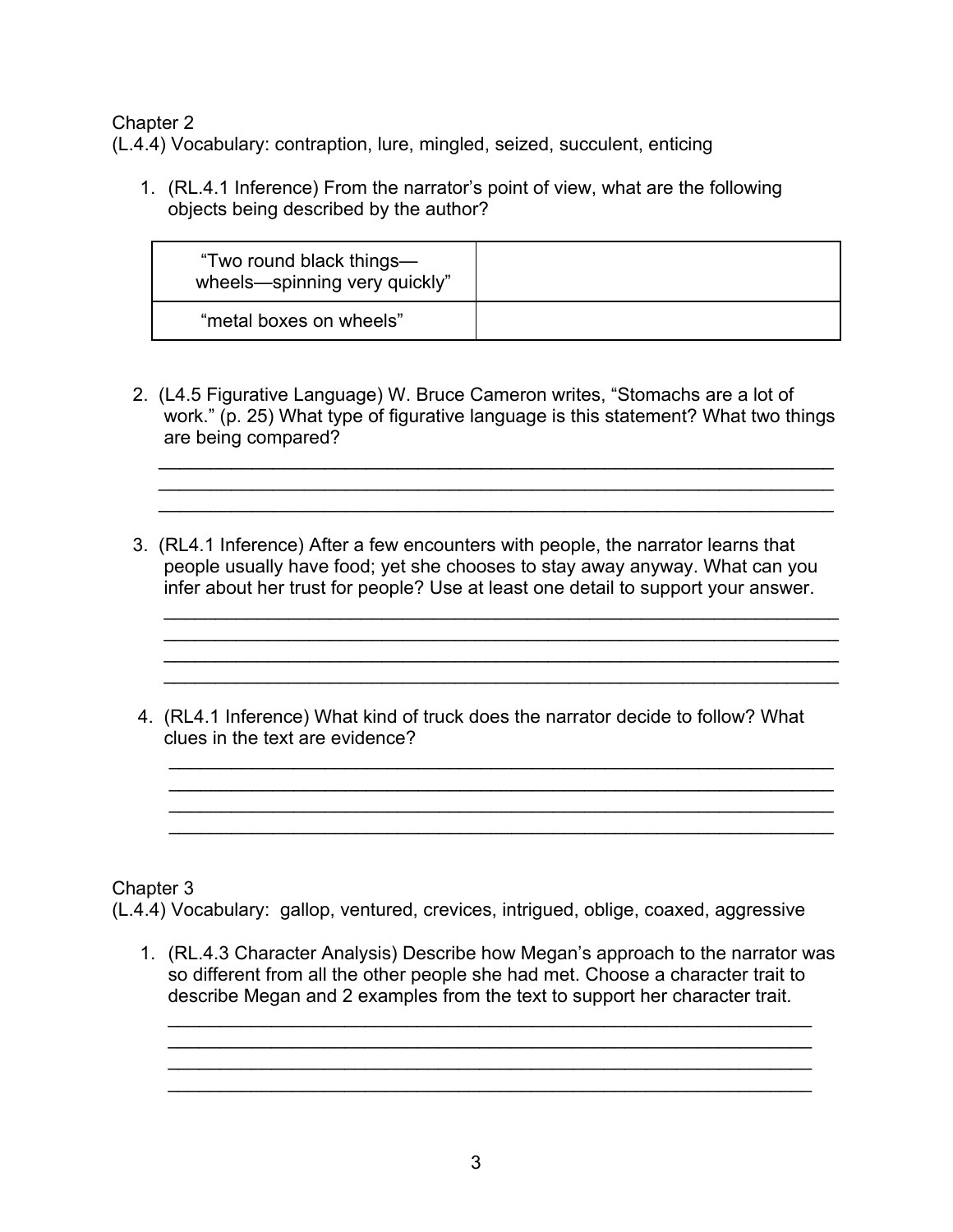| 2. (RI4.1 Details) What actions show that the narrator is starting to trust Megan at<br>the end of Chapter 3? Cite at least two details from the text to support your<br>answer. |
|----------------------------------------------------------------------------------------------------------------------------------------------------------------------------------|
|                                                                                                                                                                                  |
|                                                                                                                                                                                  |
|                                                                                                                                                                                  |
|                                                                                                                                                                                  |
|                                                                                                                                                                                  |

(L.4.4) Vocabulary: warily, adoptable, ordinary

- 1. (RL4.1 Inference) Why do you think the narrator "falls" for Megan's bribe and decides to jump in the truck?
- 2. (RI.4.1 Details) Where did Megan take the narrator? Use details to support your answer.

<u> 1980 - Johann Barnett, fransk politik (d. 1980)</u>

3. (RI4.1 Details) At the end of Chapter 4, the narrator begins to show a trusting personality. Find evidence in the text to support this character trait. Use at least two details to support your answer.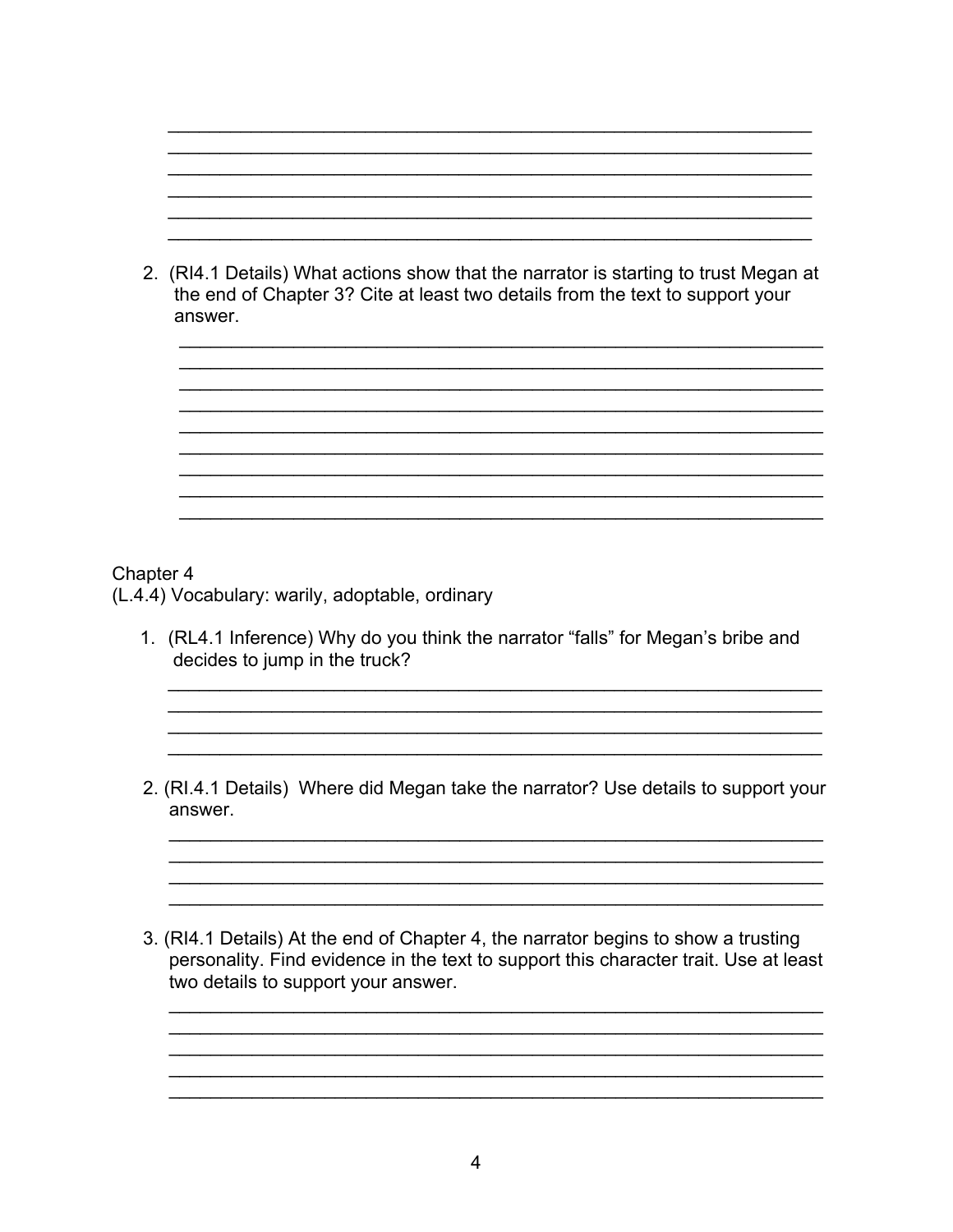(L4.4) Vocabulary: longingly, affectionate, scavenging, barreled, content

1. (RI4.1 Details) How can you tell that Megan is a caring person? Cite at least two details from the text.  $\mathcal{L}_\mathcal{L} = \mathcal{L}_\mathcal{L} = \mathcal{L}_\mathcal{L} = \mathcal{L}_\mathcal{L} = \mathcal{L}_\mathcal{L} = \mathcal{L}_\mathcal{L} = \mathcal{L}_\mathcal{L} = \mathcal{L}_\mathcal{L} = \mathcal{L}_\mathcal{L} = \mathcal{L}_\mathcal{L} = \mathcal{L}_\mathcal{L} = \mathcal{L}_\mathcal{L} = \mathcal{L}_\mathcal{L} = \mathcal{L}_\mathcal{L} = \mathcal{L}_\mathcal{L} = \mathcal{L}_\mathcal{L} = \mathcal{L}_\mathcal{L}$  $\mathcal{L}_\text{max} = \mathcal{L}_\text{max} = \mathcal{L}_\text{max} = \mathcal{L}_\text{max} = \mathcal{L}_\text{max} = \mathcal{L}_\text{max} = \mathcal{L}_\text{max} = \mathcal{L}_\text{max} = \mathcal{L}_\text{max} = \mathcal{L}_\text{max} = \mathcal{L}_\text{max} = \mathcal{L}_\text{max} = \mathcal{L}_\text{max} = \mathcal{L}_\text{max} = \mathcal{L}_\text{max} = \mathcal{L}_\text{max} = \mathcal{L}_\text{max} = \mathcal{L}_\text{max} = \mathcal{$  2. (RI.4.1 Details & W.4.2.B Quotation Marks) The narrator's name is revealed in Chapter 5. What is her name? Use quotation marks to quote the text as evidence for your answer.  $\mathcal{L}_\text{max} = \frac{1}{2} \sum_{i=1}^{n} \frac{1}{2} \sum_{i=1}^{n} \frac{1}{2} \sum_{i=1}^{n} \frac{1}{2} \sum_{i=1}^{n} \frac{1}{2} \sum_{i=1}^{n} \frac{1}{2} \sum_{i=1}^{n} \frac{1}{2} \sum_{i=1}^{n} \frac{1}{2} \sum_{i=1}^{n} \frac{1}{2} \sum_{i=1}^{n} \frac{1}{2} \sum_{i=1}^{n} \frac{1}{2} \sum_{i=1}^{n} \frac{1}{2} \sum_{i=1}^{n} \frac{1$  $\mathcal{L}_\text{max} = \frac{1}{2} \sum_{i=1}^{n} \frac{1}{2} \sum_{i=1}^{n} \frac{1}{2} \sum_{i=1}^{n} \frac{1}{2} \sum_{i=1}^{n} \frac{1}{2} \sum_{i=1}^{n} \frac{1}{2} \sum_{i=1}^{n} \frac{1}{2} \sum_{i=1}^{n} \frac{1}{2} \sum_{i=1}^{n} \frac{1}{2} \sum_{i=1}^{n} \frac{1}{2} \sum_{i=1}^{n} \frac{1}{2} \sum_{i=1}^{n} \frac{1}{2} \sum_{i=1}^{n} \frac{1$  $\mathcal{L}_\text{max}$  and  $\mathcal{L}_\text{max}$  and  $\mathcal{L}_\text{max}$  and  $\mathcal{L}_\text{max}$  and  $\mathcal{L}_\text{max}$  and  $\mathcal{L}_\text{max}$  $\mathcal{L}_\text{max}$  and  $\mathcal{L}_\text{max}$  and  $\mathcal{L}_\text{max}$  and  $\mathcal{L}_\text{max}$  and  $\mathcal{L}_\text{max}$  and  $\mathcal{L}_\text{max}$  3. (RL4.1 Inference) What can you infer about "dogs with wheels where their back legs should be?" What kind of dog could this be?  $\mathcal{L}_\text{max}$  and  $\mathcal{L}_\text{max}$  and  $\mathcal{L}_\text{max}$  and  $\mathcal{L}_\text{max}$  and  $\mathcal{L}_\text{max}$  and  $\mathcal{L}_\text{max}$  $\mathcal{L}_\text{max} = \frac{1}{2} \sum_{i=1}^{n} \frac{1}{2} \sum_{i=1}^{n} \frac{1}{2} \sum_{i=1}^{n} \frac{1}{2} \sum_{i=1}^{n} \frac{1}{2} \sum_{i=1}^{n} \frac{1}{2} \sum_{i=1}^{n} \frac{1}{2} \sum_{i=1}^{n} \frac{1}{2} \sum_{i=1}^{n} \frac{1}{2} \sum_{i=1}^{n} \frac{1}{2} \sum_{i=1}^{n} \frac{1}{2} \sum_{i=1}^{n} \frac{1}{2} \sum_{i=1}^{n} \frac{1$  4. (RI4.8 Author's Purpose) W. Bruce Cameron writes, "Greeting dogs made people happy. Greeting people made dogs happy." (p.64) What is the author's purpose for writing these two statements? What does the author want the reader to realize?  $\mathcal{L}_\text{max} = \mathcal{L}_\text{max} = \mathcal{L}_\text{max} = \mathcal{L}_\text{max} = \mathcal{L}_\text{max} = \mathcal{L}_\text{max} = \mathcal{L}_\text{max} = \mathcal{L}_\text{max} = \mathcal{L}_\text{max} = \mathcal{L}_\text{max} = \mathcal{L}_\text{max} = \mathcal{L}_\text{max} = \mathcal{L}_\text{max} = \mathcal{L}_\text{max} = \mathcal{L}_\text{max} = \mathcal{L}_\text{max} = \mathcal{L}_\text{max} = \mathcal{L}_\text{max} = \mathcal{$  $\mathcal{L}_\text{max} = \mathcal{L}_\text{max} = \mathcal{L}_\text{max} = \mathcal{L}_\text{max} = \mathcal{L}_\text{max} = \mathcal{L}_\text{max} = \mathcal{L}_\text{max} = \mathcal{L}_\text{max} = \mathcal{L}_\text{max} = \mathcal{L}_\text{max} = \mathcal{L}_\text{max} = \mathcal{L}_\text{max} = \mathcal{L}_\text{max} = \mathcal{L}_\text{max} = \mathcal{L}_\text{max} = \mathcal{L}_\text{max} = \mathcal{L}_\text{max} = \mathcal{L}_\text{max} = \mathcal{$  5. (RI4.1 Details) What are the two requirements for Shelby to prove that she can be trusted? 1. \_\_\_\_\_\_\_\_\_\_\_\_\_\_\_\_\_\_\_\_\_\_\_\_\_\_\_ 2. \_\_\_\_\_\_\_\_\_\_\_\_\_\_\_\_\_\_\_\_\_\_\_\_\_\_\_ 6. (RI4.1 Details) As a reader, what exciting news is revealed at the end of Chapter 5 about Shelby?  $\mathcal{L}_\text{max} = \frac{1}{2} \sum_{i=1}^n \mathcal{L}_\text{max}(\mathbf{z}_i - \mathbf{z}_i)$  $\mathcal{L}_\mathcal{L} = \mathcal{L}_\mathcal{L} = \mathcal{L}_\mathcal{L} = \mathcal{L}_\mathcal{L} = \mathcal{L}_\mathcal{L} = \mathcal{L}_\mathcal{L} = \mathcal{L}_\mathcal{L} = \mathcal{L}_\mathcal{L} = \mathcal{L}_\mathcal{L} = \mathcal{L}_\mathcal{L} = \mathcal{L}_\mathcal{L} = \mathcal{L}_\mathcal{L} = \mathcal{L}_\mathcal{L} = \mathcal{L}_\mathcal{L} = \mathcal{L}_\mathcal{L} = \mathcal{L}_\mathcal{L} = \mathcal{L}_\mathcal{L}$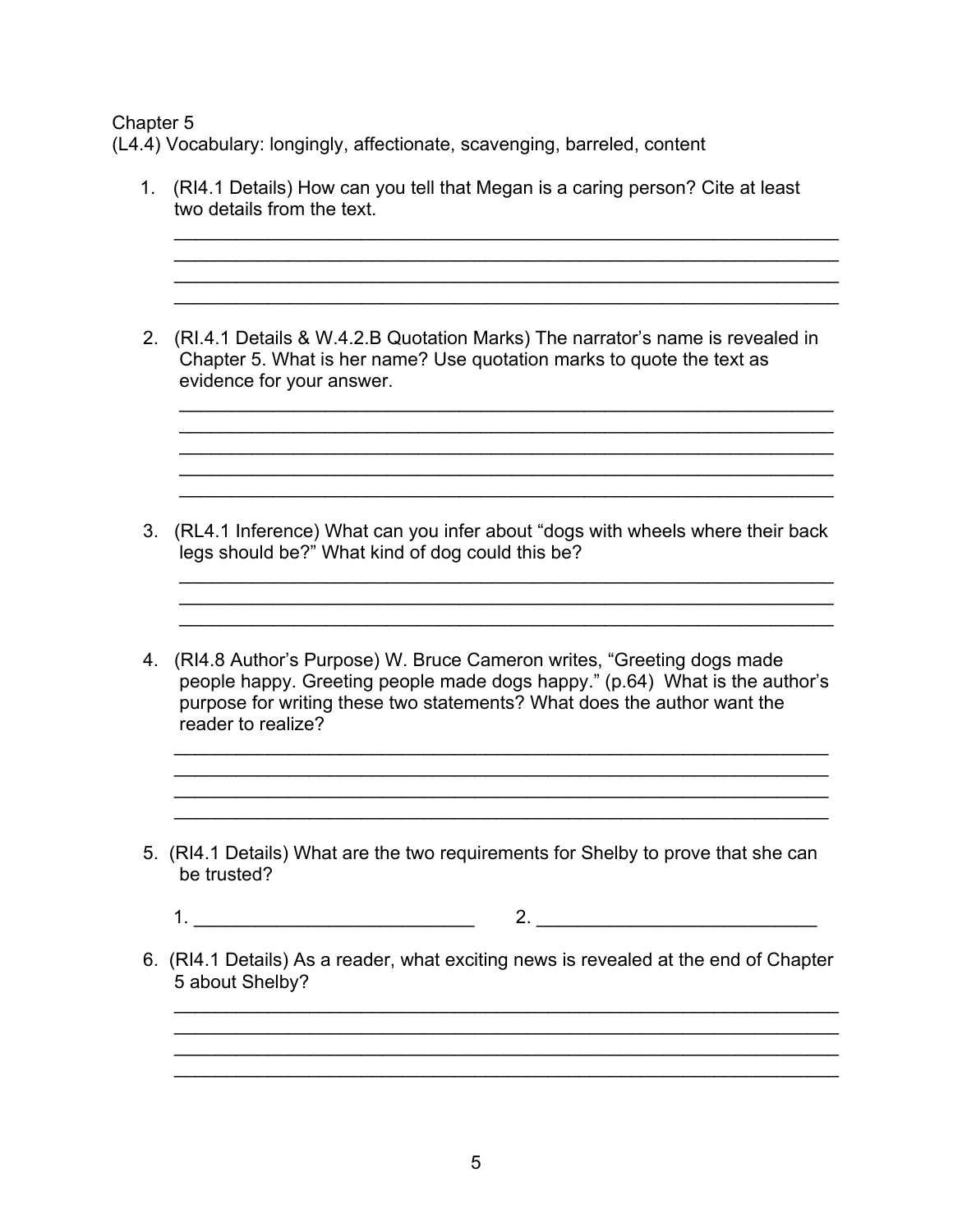(L4.4) Vocabulary: snarl, pack (dogs in a pack), irritably, flank, extraordinary

1. (RI4.1 Details) List all five members of Shelby's instant family (pack) including Shelby.

- 2. (R14.1 Details) What clues in the text tell the reader that Shelby is now in a warmer climate?
- 3. (L4.1 Adjectives and Verbs) W. Bruce Cameron leaves the reader in suspense when he describes an outside creature that Shelby spots. List at least two adjectives and two verbs that are clues which help the reader discover what this creature could be.

 $\mathcal{L}_\text{max} = \frac{1}{2} \sum_{i=1}^{n} \frac{1}{2} \sum_{i=1}^{n} \frac{1}{2} \sum_{i=1}^{n} \frac{1}{2} \sum_{i=1}^{n} \frac{1}{2} \sum_{i=1}^{n} \frac{1}{2} \sum_{i=1}^{n} \frac{1}{2} \sum_{i=1}^{n} \frac{1}{2} \sum_{i=1}^{n} \frac{1}{2} \sum_{i=1}^{n} \frac{1}{2} \sum_{i=1}^{n} \frac{1}{2} \sum_{i=1}^{n} \frac{1}{2} \sum_{i=1}^{n} \frac{1$  $\mathcal{L}_\text{max} = \frac{1}{2} \sum_{i=1}^{n} \frac{1}{2} \sum_{i=1}^{n} \frac{1}{2} \sum_{i=1}^{n} \frac{1}{2} \sum_{i=1}^{n} \frac{1}{2} \sum_{i=1}^{n} \frac{1}{2} \sum_{i=1}^{n} \frac{1}{2} \sum_{i=1}^{n} \frac{1}{2} \sum_{i=1}^{n} \frac{1}{2} \sum_{i=1}^{n} \frac{1}{2} \sum_{i=1}^{n} \frac{1}{2} \sum_{i=1}^{n} \frac{1}{2} \sum_{i=1}^{n} \frac{1$ 

 $\mathcal{L}_\text{max} = \frac{1}{2} \sum_{i=1}^{n} \frac{1}{2} \sum_{i=1}^{n} \frac{1}{2} \sum_{i=1}^{n} \frac{1}{2} \sum_{i=1}^{n} \frac{1}{2} \sum_{i=1}^{n} \frac{1}{2} \sum_{i=1}^{n} \frac{1}{2} \sum_{i=1}^{n} \frac{1}{2} \sum_{i=1}^{n} \frac{1}{2} \sum_{i=1}^{n} \frac{1}{2} \sum_{i=1}^{n} \frac{1}{2} \sum_{i=1}^{n} \frac{1}{2} \sum_{i=1}^{n} \frac{1$  $\mathcal{L}_\text{max} = \frac{1}{2} \sum_{i=1}^{n} \frac{1}{2} \sum_{i=1}^{n} \frac{1}{2} \sum_{i=1}^{n} \frac{1}{2} \sum_{i=1}^{n} \frac{1}{2} \sum_{i=1}^{n} \frac{1}{2} \sum_{i=1}^{n} \frac{1}{2} \sum_{i=1}^{n} \frac{1}{2} \sum_{i=1}^{n} \frac{1}{2} \sum_{i=1}^{n} \frac{1}{2} \sum_{i=1}^{n} \frac{1}{2} \sum_{i=1}^{n} \frac{1}{2} \sum_{i=1}^{n} \frac{1$ 

 $\mathcal{L}_\text{max} = \frac{1}{2} \sum_{i=1}^{n} \frac{1}{2} \sum_{i=1}^{n} \frac{1}{2} \sum_{i=1}^{n} \frac{1}{2} \sum_{i=1}^{n} \frac{1}{2} \sum_{i=1}^{n} \frac{1}{2} \sum_{i=1}^{n} \frac{1}{2} \sum_{i=1}^{n} \frac{1}{2} \sum_{i=1}^{n} \frac{1}{2} \sum_{i=1}^{n} \frac{1}{2} \sum_{i=1}^{n} \frac{1}{2} \sum_{i=1}^{n} \frac{1}{2} \sum_{i=1}^{n} \frac{1$ 

 $\mathcal{L}_\text{max} = \frac{1}{2} \sum_{i=1}^{n} \frac{1}{2} \sum_{i=1}^{n} \frac{1}{2} \sum_{i=1}^{n} \frac{1}{2} \sum_{i=1}^{n} \frac{1}{2} \sum_{i=1}^{n} \frac{1}{2} \sum_{i=1}^{n} \frac{1}{2} \sum_{i=1}^{n} \frac{1}{2} \sum_{i=1}^{n} \frac{1}{2} \sum_{i=1}^{n} \frac{1}{2} \sum_{i=1}^{n} \frac{1}{2} \sum_{i=1}^{n} \frac{1}{2} \sum_{i=1}^{n} \frac{1$ 

 $\mathcal{L}_\text{max}$  and  $\mathcal{L}_\text{max}$  and  $\mathcal{L}_\text{max}$  and  $\mathcal{L}_\text{max}$  and  $\mathcal{L}_\text{max}$  and  $\mathcal{L}_\text{max}$  $\mathcal{L}_\text{max} = \frac{1}{2} \sum_{i=1}^{n} \frac{1}{2} \sum_{i=1}^{n} \frac{1}{2} \sum_{i=1}^{n} \frac{1}{2} \sum_{i=1}^{n} \frac{1}{2} \sum_{i=1}^{n} \frac{1}{2} \sum_{i=1}^{n} \frac{1}{2} \sum_{i=1}^{n} \frac{1}{2} \sum_{i=1}^{n} \frac{1}{2} \sum_{i=1}^{n} \frac{1}{2} \sum_{i=1}^{n} \frac{1}{2} \sum_{i=1}^{n} \frac{1}{2} \sum_{i=1}^{n} \frac{1$ 

 $\mathcal{L}_\text{max}$  and  $\mathcal{L}_\text{max}$  and  $\mathcal{L}_\text{max}$  and  $\mathcal{L}_\text{max}$  and  $\mathcal{L}_\text{max}$  and  $\mathcal{L}_\text{max}$ 

| Adjectives | Verbs |
|------------|-------|
|            |       |
|            |       |

And the creature is a \_\_\_\_\_\_\_\_\_\_\_\_\_\_\_\_\_\_\_\_\_\_\_\_.

 4. (RL.4.3 Compare Characters) Shelby begins to realize the benefits of belonging to a pack in addition to having a person. Compare the qualities of a dog pack to having a person (from Shelby's perspective). Use details from the text in your answer.

5. (RI4.1 Details) Explain 3 reasons Shelby feels grateful at the end of Chapter 6.

Do you think Shelby would have felt grateful if she had never been homeless? Explain.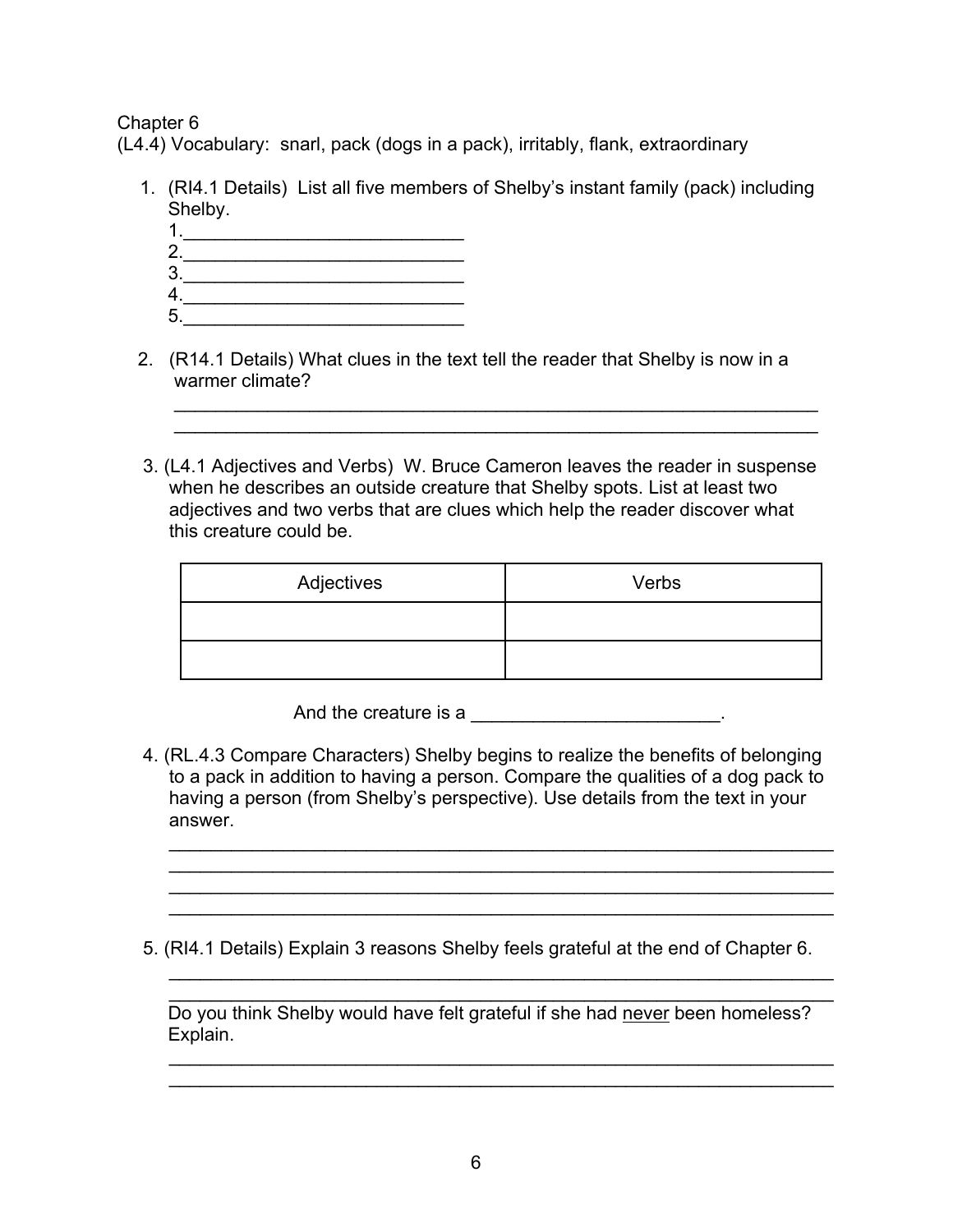Chapter 7 (L4.4) Vocabulary: sternly, boldly, intently, bewildered, baffled

1. (RI4.1 Details) What are the 4 jobs that Shelby learns in Chapter 7?

| Shelby's Jobs |  |  |
|---------------|--|--|
|               |  |  |
|               |  |  |
|               |  |  |
|               |  |  |

Which of these is most challenging for Shelby? Explain using details from the text.

2. (W4.3.C Summarize) Summarize the 5th job that Shelby learns, which involves a big wooden box. Be sure to use transition words like first, second, third.

<u> 1989 - Johann Stoff, deutscher Stoffen und der Stoffen und der Stoffen und der Stoffen und der Stoffen und de</u>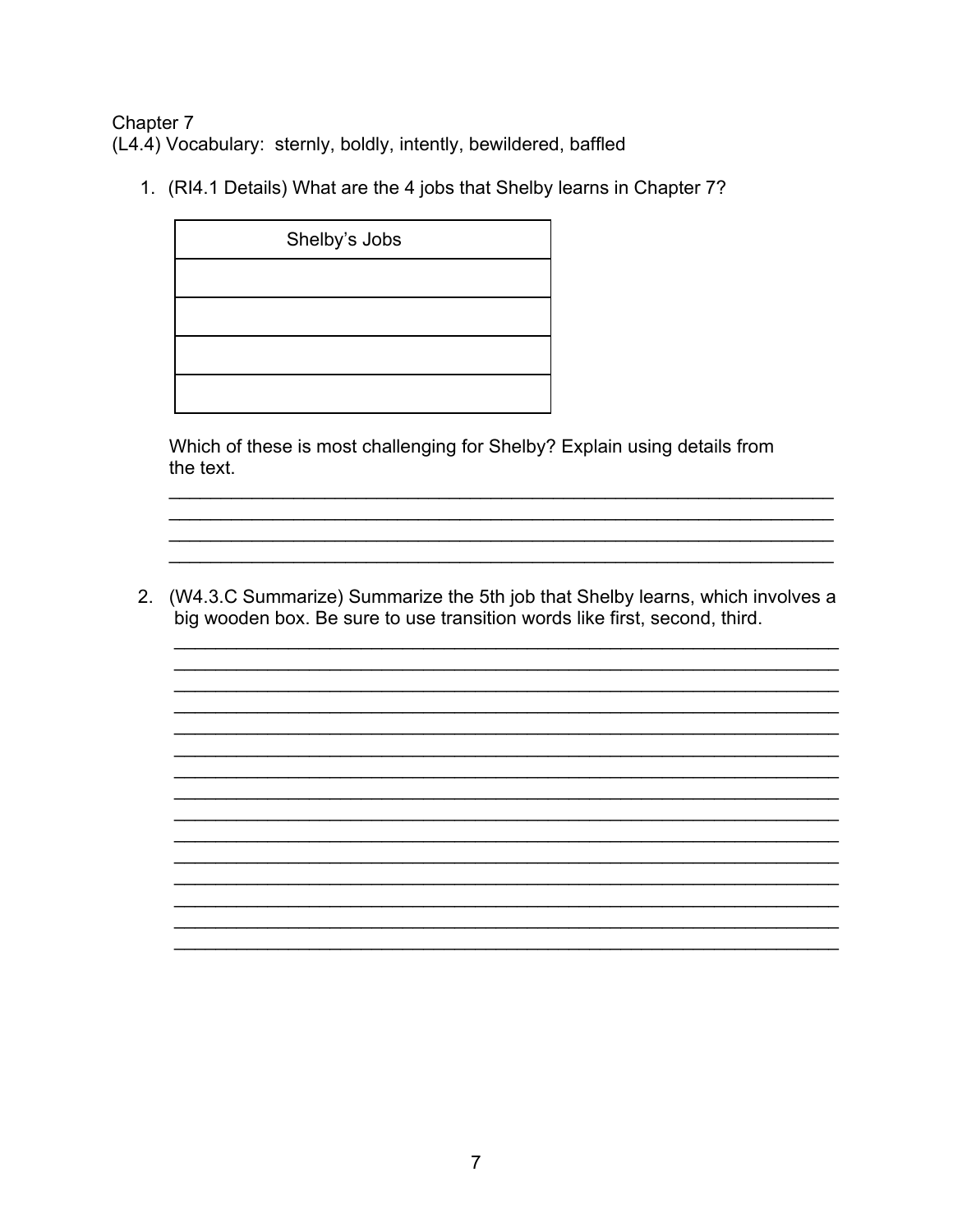(L4.4) Vocabulary: unsteadily, avalanche, frantically, smug, pleadingly, suspiciously

1. (RI4.1 Details and Humor) Author W. Bruce Cameron uses some humor in Chapter 8 when Shelby talks about Teresa and how humans are so clever. Explain his humor with details from the text.  $\mathcal{L}_\text{max} = \mathcal{L}_\text{max} = \mathcal{L}_\text{max} = \mathcal{L}_\text{max} = \mathcal{L}_\text{max} = \mathcal{L}_\text{max} = \mathcal{L}_\text{max} = \mathcal{L}_\text{max} = \mathcal{L}_\text{max} = \mathcal{L}_\text{max} = \mathcal{L}_\text{max} = \mathcal{L}_\text{max} = \mathcal{L}_\text{max} = \mathcal{L}_\text{max} = \mathcal{L}_\text{max} = \mathcal{L}_\text{max} = \mathcal{L}_\text{max} = \mathcal{L}_\text{max} = \mathcal{$  $\mathcal{L}_\text{max}$  and  $\mathcal{L}_\text{max}$  and  $\mathcal{L}_\text{max}$  and  $\mathcal{L}_\text{max}$  and  $\mathcal{L}_\text{max}$  and  $\mathcal{L}_\text{max}$  $\mathcal{L}_\text{max}$  , and the contract of the contract of the contract of the contract of the contract of the contract of the contract of the contract of the contract of the contract of the contract of the contract of the contr 2. (RI4.1 Details) Why are Teresa, April, Bruce, and Cathryn training Shelby at the beach? What are they preparing her for? Be specific with a detail from the text.  $\mathcal{L}_\text{max} = \frac{1}{2} \sum_{i=1}^{n} \frac{1}{2} \sum_{i=1}^{n} \frac{1}{2} \sum_{i=1}^{n} \frac{1}{2} \sum_{i=1}^{n} \frac{1}{2} \sum_{i=1}^{n} \frac{1}{2} \sum_{i=1}^{n} \frac{1}{2} \sum_{i=1}^{n} \frac{1}{2} \sum_{i=1}^{n} \frac{1}{2} \sum_{i=1}^{n} \frac{1}{2} \sum_{i=1}^{n} \frac{1}{2} \sum_{i=1}^{n} \frac{1}{2} \sum_{i=1}^{n} \frac{1$  $\mathcal{L}_\text{max} = \frac{1}{2} \sum_{i=1}^{n} \frac{1}{2} \sum_{i=1}^{n} \frac{1}{2} \sum_{i=1}^{n} \frac{1}{2} \sum_{i=1}^{n} \frac{1}{2} \sum_{i=1}^{n} \frac{1}{2} \sum_{i=1}^{n} \frac{1}{2} \sum_{i=1}^{n} \frac{1}{2} \sum_{i=1}^{n} \frac{1}{2} \sum_{i=1}^{n} \frac{1}{2} \sum_{i=1}^{n} \frac{1}{2} \sum_{i=1}^{n} \frac{1}{2} \sum_{i=1}^{n} \frac{1$ 

 $\mathcal{L}_\text{max} = \frac{1}{2} \sum_{i=1}^{n} \frac{1}{2} \sum_{i=1}^{n} \frac{1}{2} \sum_{i=1}^{n} \frac{1}{2} \sum_{i=1}^{n} \frac{1}{2} \sum_{i=1}^{n} \frac{1}{2} \sum_{i=1}^{n} \frac{1}{2} \sum_{i=1}^{n} \frac{1}{2} \sum_{i=1}^{n} \frac{1}{2} \sum_{i=1}^{n} \frac{1}{2} \sum_{i=1}^{n} \frac{1}{2} \sum_{i=1}^{n} \frac{1}{2} \sum_{i=1}^{n} \frac{1$  $\mathcal{L}_\text{max} = \frac{1}{2} \sum_{i=1}^{n} \frac{1}{2} \sum_{i=1}^{n} \frac{1}{2} \sum_{i=1}^{n} \frac{1}{2} \sum_{i=1}^{n} \frac{1}{2} \sum_{i=1}^{n} \frac{1}{2} \sum_{i=1}^{n} \frac{1}{2} \sum_{i=1}^{n} \frac{1}{2} \sum_{i=1}^{n} \frac{1}{2} \sum_{i=1}^{n} \frac{1}{2} \sum_{i=1}^{n} \frac{1}{2} \sum_{i=1}^{n} \frac{1}{2} \sum_{i=1}^{n} \frac{1$ 

 $\mathcal{L}_\text{max} = \frac{1}{2} \sum_{i=1}^{n} \frac{1}{2} \sum_{i=1}^{n} \frac{1}{2} \sum_{i=1}^{n} \frac{1}{2} \sum_{i=1}^{n} \frac{1}{2} \sum_{i=1}^{n} \frac{1}{2} \sum_{i=1}^{n} \frac{1}{2} \sum_{i=1}^{n} \frac{1}{2} \sum_{i=1}^{n} \frac{1}{2} \sum_{i=1}^{n} \frac{1}{2} \sum_{i=1}^{n} \frac{1}{2} \sum_{i=1}^{n} \frac{1}{2} \sum_{i=1}^{n} \frac{1$  $\mathcal{L}_\text{max} = \frac{1}{2} \sum_{i=1}^{n} \frac{1}{2} \sum_{i=1}^{n} \frac{1}{2} \sum_{i=1}^{n} \frac{1}{2} \sum_{i=1}^{n} \frac{1}{2} \sum_{i=1}^{n} \frac{1}{2} \sum_{i=1}^{n} \frac{1}{2} \sum_{i=1}^{n} \frac{1}{2} \sum_{i=1}^{n} \frac{1}{2} \sum_{i=1}^{n} \frac{1}{2} \sum_{i=1}^{n} \frac{1}{2} \sum_{i=1}^{n} \frac{1}{2} \sum_{i=1}^{n} \frac{1$ 

 $\mathcal{L}_\text{max} = \frac{1}{2} \sum_{i=1}^{n} \frac{1}{2} \sum_{i=1}^{n} \frac{1}{2} \sum_{i=1}^{n} \frac{1}{2} \sum_{i=1}^{n} \frac{1}{2} \sum_{i=1}^{n} \frac{1}{2} \sum_{i=1}^{n} \frac{1}{2} \sum_{i=1}^{n} \frac{1}{2} \sum_{i=1}^{n} \frac{1}{2} \sum_{i=1}^{n} \frac{1}{2} \sum_{i=1}^{n} \frac{1}{2} \sum_{i=1}^{n} \frac{1}{2} \sum_{i=1}^{n} \frac{1$ 

 $\mathcal{L}_\text{max} = \frac{1}{2} \sum_{i=1}^{n} \frac{1}{2} \sum_{i=1}^{n} \frac{1}{2} \sum_{i=1}^{n} \frac{1}{2} \sum_{i=1}^{n} \frac{1}{2} \sum_{i=1}^{n} \frac{1}{2} \sum_{i=1}^{n} \frac{1}{2} \sum_{i=1}^{n} \frac{1}{2} \sum_{i=1}^{n} \frac{1}{2} \sum_{i=1}^{n} \frac{1}{2} \sum_{i=1}^{n} \frac{1}{2} \sum_{i=1}^{n} \frac{1}{2} \sum_{i=1}^{n} \frac{1$ 

 $\mathcal{L}_\text{max} = \frac{1}{2} \sum_{i=1}^{n} \frac{1}{2} \sum_{i=1}^{n} \frac{1}{2} \sum_{i=1}^{n} \frac{1}{2} \sum_{i=1}^{n} \frac{1}{2} \sum_{i=1}^{n} \frac{1}{2} \sum_{i=1}^{n} \frac{1}{2} \sum_{i=1}^{n} \frac{1}{2} \sum_{i=1}^{n} \frac{1}{2} \sum_{i=1}^{n} \frac{1}{2} \sum_{i=1}^{n} \frac{1}{2} \sum_{i=1}^{n} \frac{1}{2} \sum_{i=1}^{n} \frac{1$ 

- 3. (L.4.5 Figurative Language) Find the simile on p.108 that also reveals the author's humor about himself.
- 4. (RI.4.1 Details) Why do you think the humans keep changing the rules during training on the beach for "Dig?" Why is the buzzer being used during training?

 $\overline{\phantom{a}}$  , and the contribution of the contribution of the contribution of the contribution of the contribution of the contribution of the contribution of the contribution of the contribution of the contribution of the

 5. (RI.4.1 Details) Why does Shelby think digging Bruce up from the sand is dumb? Use a detail from the text that explains Shelby's thinking.  $\mathcal{L}_\text{max} = \frac{1}{2} \sum_{i=1}^{n} \frac{1}{2} \sum_{i=1}^{n} \frac{1}{2} \sum_{i=1}^{n} \frac{1}{2} \sum_{i=1}^{n} \frac{1}{2} \sum_{i=1}^{n} \frac{1}{2} \sum_{i=1}^{n} \frac{1}{2} \sum_{i=1}^{n} \frac{1}{2} \sum_{i=1}^{n} \frac{1}{2} \sum_{i=1}^{n} \frac{1}{2} \sum_{i=1}^{n} \frac{1}{2} \sum_{i=1}^{n} \frac{1}{2} \sum_{i=1}^{n} \frac{1$ 

 $\mathcal{L}_\text{max} = \mathcal{L}_\text{max} = \mathcal{L}_\text{max} = \mathcal{L}_\text{max} = \mathcal{L}_\text{max} = \mathcal{L}_\text{max} = \mathcal{L}_\text{max} = \mathcal{L}_\text{max} = \mathcal{L}_\text{max} = \mathcal{L}_\text{max} = \mathcal{L}_\text{max} = \mathcal{L}_\text{max} = \mathcal{L}_\text{max} = \mathcal{L}_\text{max} = \mathcal{L}_\text{max} = \mathcal{L}_\text{max} = \mathcal{L}_\text{max} = \mathcal{L}_\text{max} = \mathcal{$ 

 $\overline{\phantom{a}}$  , and the contribution of the contribution of the contribution of the contribution of the contribution of the contribution of the contribution of the contribution of the contribution of the contribution of the

Chapter 9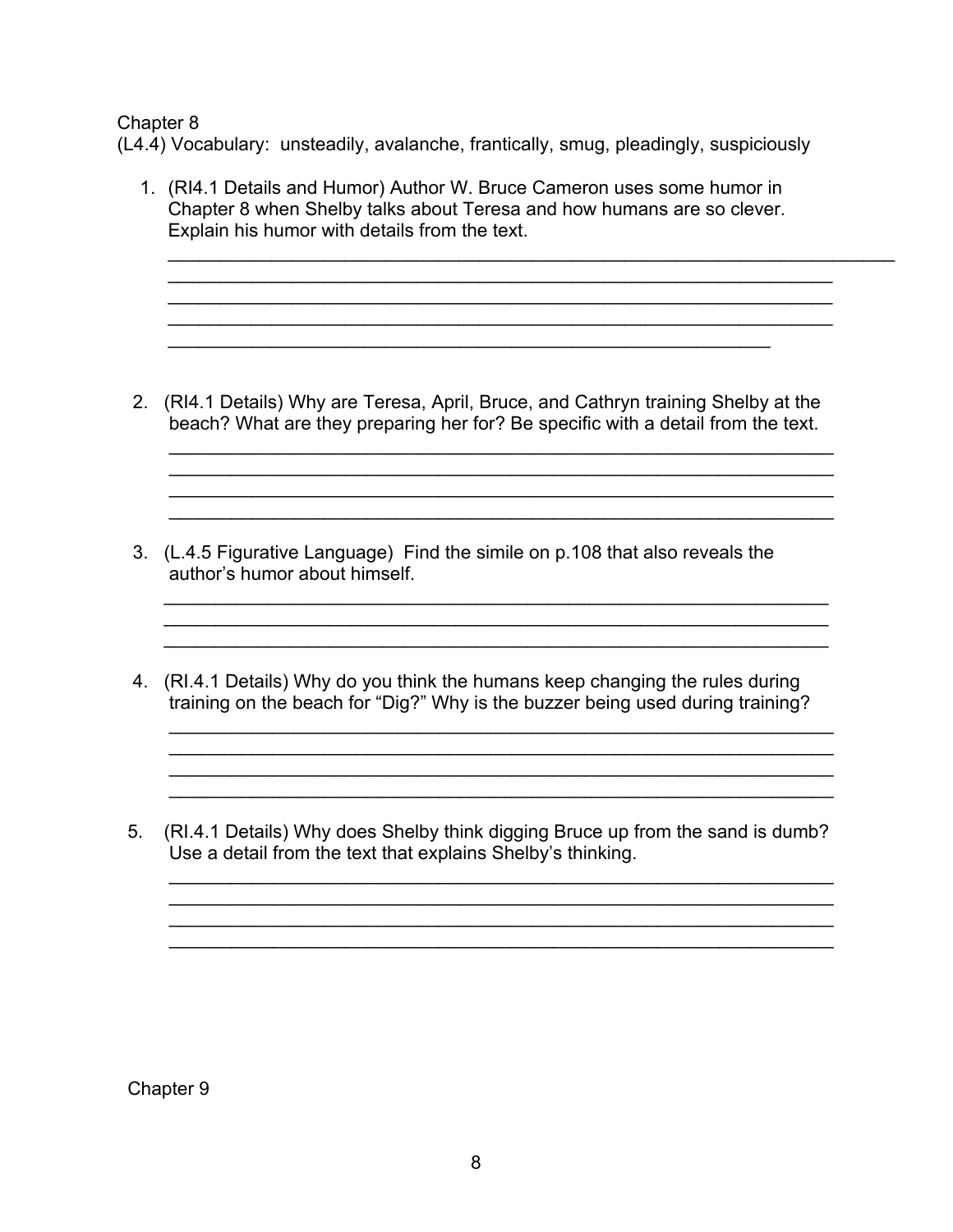- (L4.4) Vocabulary: clambering, roughhoused
	- 1. (RL.4.1 Inference) What do you think Shelby is explaining when she says, "Some were clambering up small mountains of the white stuff and sliding back down." (p.117)

 $\mathcal{L}_\text{max}$  , and the contract of the contract of the contract of the contract of the contract of the contract of the contract of the contract of the contract of the contract of the contract of the contract of the contr

 $\mathcal{L}_\text{max}$  and  $\mathcal{L}_\text{max}$  and  $\mathcal{L}_\text{max}$  and  $\mathcal{L}_\text{max}$  and  $\mathcal{L}_\text{max}$  and  $\mathcal{L}_\text{max}$ 

 $\mathcal{L}_\text{max} = \frac{1}{2} \sum_{i=1}^n \mathcal{L}_\text{max}(\mathbf{z}_i - \mathbf{z}_i)$  $\mathcal{L}_\text{max} = \frac{1}{2} \sum_{i=1}^n \mathcal{L}_\text{max}(\mathbf{z}_i - \mathbf{z}_i)$  $\mathcal{L}_\mathcal{L} = \mathcal{L}_\mathcal{L} = \mathcal{L}_\mathcal{L} = \mathcal{L}_\mathcal{L} = \mathcal{L}_\mathcal{L} = \mathcal{L}_\mathcal{L} = \mathcal{L}_\mathcal{L} = \mathcal{L}_\mathcal{L} = \mathcal{L}_\mathcal{L} = \mathcal{L}_\mathcal{L} = \mathcal{L}_\mathcal{L} = \mathcal{L}_\mathcal{L} = \mathcal{L}_\mathcal{L} = \mathcal{L}_\mathcal{L} = \mathcal{L}_\mathcal{L} = \mathcal{L}_\mathcal{L} = \mathcal{L}_\mathcal{L}$ 

 $\mathcal{L}_\mathcal{L} = \mathcal{L}_\mathcal{L} = \mathcal{L}_\mathcal{L} = \mathcal{L}_\mathcal{L} = \mathcal{L}_\mathcal{L} = \mathcal{L}_\mathcal{L} = \mathcal{L}_\mathcal{L} = \mathcal{L}_\mathcal{L} = \mathcal{L}_\mathcal{L} = \mathcal{L}_\mathcal{L} = \mathcal{L}_\mathcal{L} = \mathcal{L}_\mathcal{L} = \mathcal{L}_\mathcal{L} = \mathcal{L}_\mathcal{L} = \mathcal{L}_\mathcal{L} = \mathcal{L}_\mathcal{L} = \mathcal{L}_\mathcal{L}$ 

 $\mathcal{L}_\text{max}$  , and the contract of the contract of the contract of the contract of the contract of the contract of the contract of the contract of the contract of the contract of the contract of the contract of the contr

 $\mathcal{L}_\text{max} = \frac{1}{2} \sum_{i=1}^{n} \frac{1}{2} \sum_{i=1}^{n} \frac{1}{2} \sum_{i=1}^{n} \frac{1}{2} \sum_{i=1}^{n} \frac{1}{2} \sum_{i=1}^{n} \frac{1}{2} \sum_{i=1}^{n} \frac{1}{2} \sum_{i=1}^{n} \frac{1}{2} \sum_{i=1}^{n} \frac{1}{2} \sum_{i=1}^{n} \frac{1}{2} \sum_{i=1}^{n} \frac{1}{2} \sum_{i=1}^{n} \frac{1}{2} \sum_{i=1}^{n} \frac{1$ 

 $\mathcal{L}_\text{max} = \frac{1}{2} \sum_{i=1}^{n} \frac{1}{2} \sum_{i=1}^{n} \frac{1}{2} \sum_{i=1}^{n} \frac{1}{2} \sum_{i=1}^{n} \frac{1}{2} \sum_{i=1}^{n} \frac{1}{2} \sum_{i=1}^{n} \frac{1}{2} \sum_{i=1}^{n} \frac{1}{2} \sum_{i=1}^{n} \frac{1}{2} \sum_{i=1}^{n} \frac{1}{2} \sum_{i=1}^{n} \frac{1}{2} \sum_{i=1}^{n} \frac{1}{2} \sum_{i=1}^{n} \frac{1$  $\mathcal{L}_\text{max} = \frac{1}{2} \sum_{i=1}^{n} \frac{1}{2} \sum_{i=1}^{n} \frac{1}{2} \sum_{i=1}^{n} \frac{1}{2} \sum_{i=1}^{n} \frac{1}{2} \sum_{i=1}^{n} \frac{1}{2} \sum_{i=1}^{n} \frac{1}{2} \sum_{i=1}^{n} \frac{1}{2} \sum_{i=1}^{n} \frac{1}{2} \sum_{i=1}^{n} \frac{1}{2} \sum_{i=1}^{n} \frac{1}{2} \sum_{i=1}^{n} \frac{1}{2} \sum_{i=1}^{n} \frac{1$ 

 $\overline{\phantom{a}}$  , and the contribution of the contribution of the contribution of the contribution of the contribution of the contribution of the contribution of the contribution of the contribution of the contribution of the

- 2. (RI.4.1 Details and RL4.1 Inference) How can you tell that Shelby is at a movie filming scene? List at least 3 clues that help the reader make this inference.
	- 1. \_\_\_\_\_\_\_\_\_\_\_\_\_\_\_\_\_\_\_\_\_\_\_\_\_\_\_\_\_\_\_\_\_\_\_\_\_\_\_\_ 2. \_\_\_\_\_\_\_\_\_\_\_\_\_\_\_\_\_\_\_\_\_\_\_\_\_\_\_\_\_\_\_\_\_\_\_\_\_\_\_\_

3. \_\_\_\_\_\_\_\_\_\_\_\_\_\_\_\_\_\_\_\_\_\_\_\_\_\_\_\_\_\_\_\_\_\_\_\_\_\_\_\_

 3. (RI.4.1 Details) What type of work did Shelby perform for her first movie scene? Explain what she had to do.

Chapter 10

(L4.4) Vocabulary: alertly, reassuring

1. (RI.4.1 Details) Why is the command, "Go Mark," so important for a movie dog, according to Teresa? Be sure to paraphrase Teresa's explanation.

 2. (RI.4.1 Details) On the second day of movie shooting, when in the quiet town, what two types of work did Shelby perform?

3. (RL4.1 Inference) After several days pass, Teresa takes Shelby to a new place for Training. One of these places has water, but it is not as big as the beach. W. Bruce Cameron writes, "Instead, this water rushed past as if in a hurry

 $\overline{\phantom{a}}$  , and the contribution of the contribution of the contribution of the contribution of the contribution of the contribution of the contribution of the contribution of the contribution of the contribution of the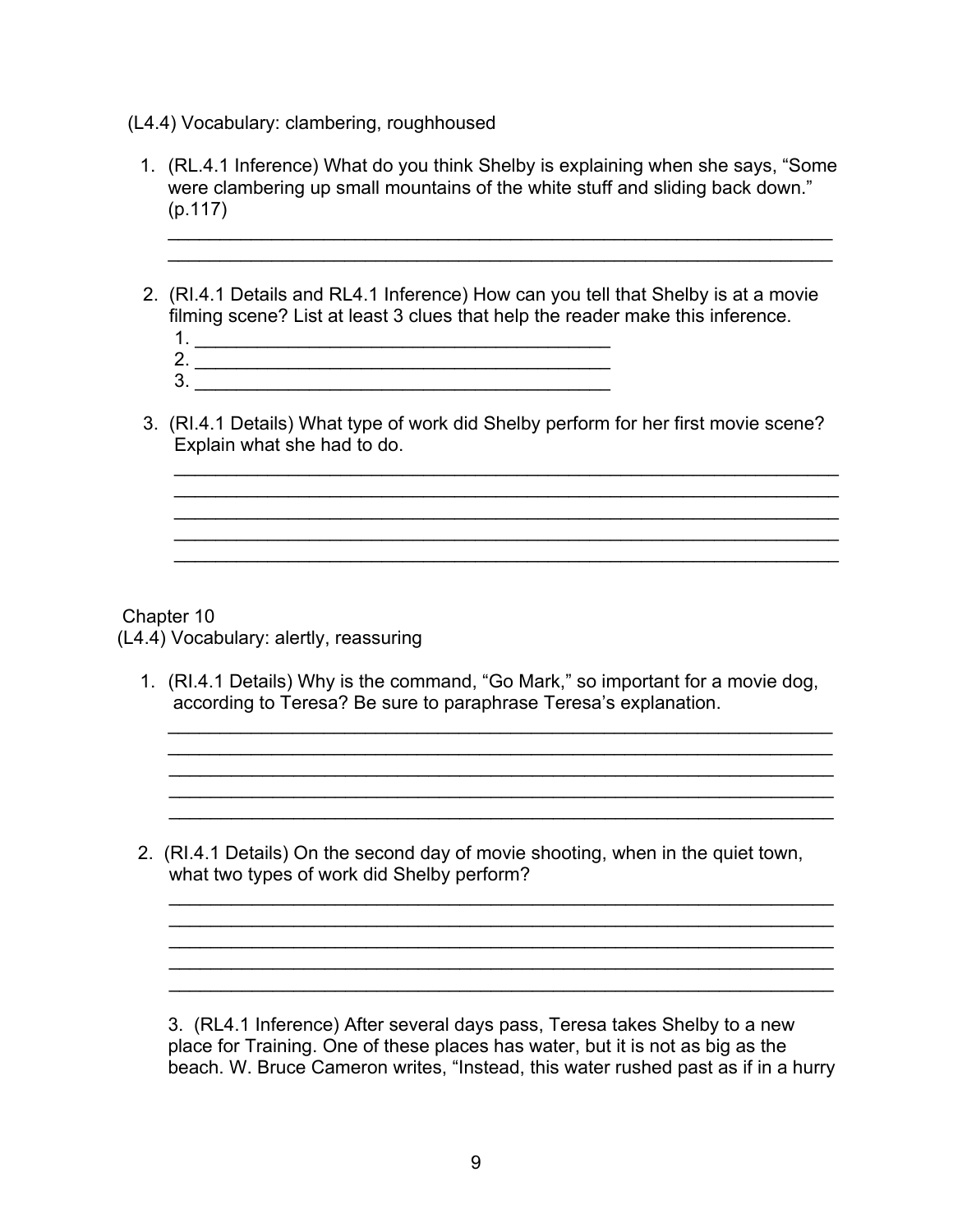to get somewhere." (p.135) What can you infer about this type of water? What clues in the above sentence help the reader determine what type of water this is?

4. (Humor) How does the author use humor in the last line of Chapter 10? Explain this humorous line. Chapter 11 (L4.4) Vocabulary: carcass, tension, drowsily conscious, gingerly 1. (RI.4.1 Details) Why did the men run to the truck and dive into the back? <u> 1989 - Johann Stein, marwolaethau (b. 1989)</u> 2. (RI.4.5 Problem/Solution) Can you think of a way to make a ham squeak that would be safe for a dog? Explain your invention. <u> 1989 - Johann Stoff, deutscher Stoffen und der Stoffen und der Stoffen und der Stoffen und der Stoffen und de</u> 3. (RI.4.1 Details) Why does Shelby have to dig up a fake mule carcass? Paraphrase Cathryn's explanation. 

4. (RI.4.1 Details) Why did Shelby stop digging on the first attempt?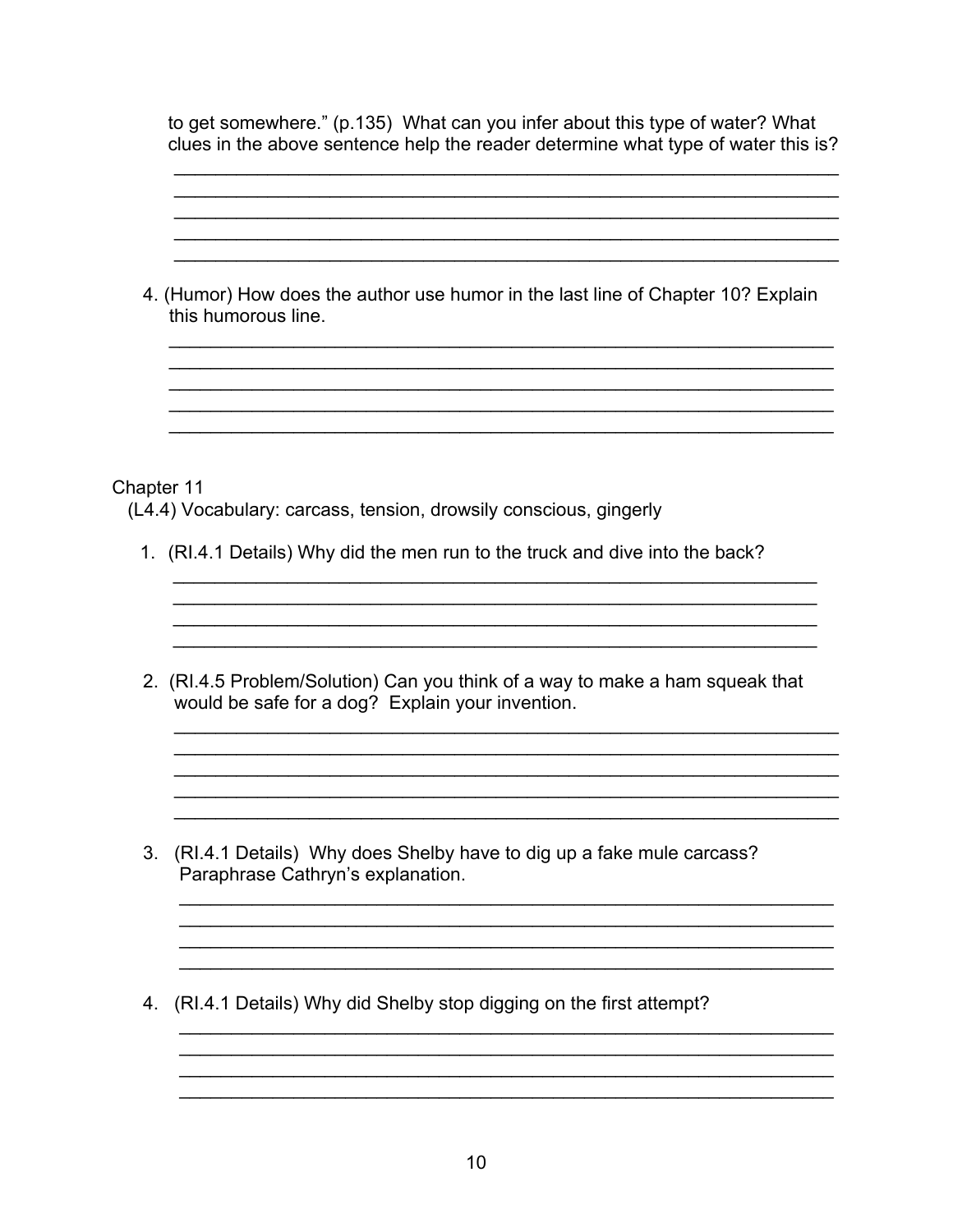5. (RI.4.1 Details) Does Shelby respond better to people's groans or to soft voices? Find a detail to support your answer.

 $\mathcal{L}_\text{max} = \frac{1}{2} \sum_{i=1}^{n} \frac{1}{2} \sum_{i=1}^{n} \frac{1}{2} \sum_{i=1}^{n} \frac{1}{2} \sum_{i=1}^{n} \frac{1}{2} \sum_{i=1}^{n} \frac{1}{2} \sum_{i=1}^{n} \frac{1}{2} \sum_{i=1}^{n} \frac{1}{2} \sum_{i=1}^{n} \frac{1}{2} \sum_{i=1}^{n} \frac{1}{2} \sum_{i=1}^{n} \frac{1}{2} \sum_{i=1}^{n} \frac{1}{2} \sum_{i=1}^{n} \frac{1$  $\mathcal{L}_\text{max} = \frac{1}{2} \sum_{i=1}^{n} \frac{1}{2} \sum_{i=1}^{n} \frac{1}{2} \sum_{i=1}^{n} \frac{1}{2} \sum_{i=1}^{n} \frac{1}{2} \sum_{i=1}^{n} \frac{1}{2} \sum_{i=1}^{n} \frac{1}{2} \sum_{i=1}^{n} \frac{1}{2} \sum_{i=1}^{n} \frac{1}{2} \sum_{i=1}^{n} \frac{1}{2} \sum_{i=1}^{n} \frac{1}{2} \sum_{i=1}^{n} \frac{1}{2} \sum_{i=1}^{n} \frac{1$  $\mathcal{L}_\text{max} = \frac{1}{2} \sum_{i=1}^{n} \frac{1}{2} \sum_{i=1}^{n} \frac{1}{2} \sum_{i=1}^{n} \frac{1}{2} \sum_{i=1}^{n} \frac{1}{2} \sum_{i=1}^{n} \frac{1}{2} \sum_{i=1}^{n} \frac{1}{2} \sum_{i=1}^{n} \frac{1}{2} \sum_{i=1}^{n} \frac{1}{2} \sum_{i=1}^{n} \frac{1}{2} \sum_{i=1}^{n} \frac{1}{2} \sum_{i=1}^{n} \frac{1}{2} \sum_{i=1}^{n} \frac{1$ 

 $\mathcal{L}_\text{max}$  and  $\mathcal{L}_\text{max}$  and  $\mathcal{L}_\text{max}$  and  $\mathcal{L}_\text{max}$  and  $\mathcal{L}_\text{max}$  and  $\mathcal{L}_\text{max}$  $\mathcal{L}_\text{max}$  and  $\mathcal{L}_\text{max}$  and  $\mathcal{L}_\text{max}$  and  $\mathcal{L}_\text{max}$  and  $\mathcal{L}_\text{max}$  and  $\mathcal{L}_\text{max}$  $\mathcal{L}_\text{max} = \frac{1}{2} \sum_{i=1}^{n} \frac{1}{2} \sum_{i=1}^{n} \frac{1}{2} \sum_{i=1}^{n} \frac{1}{2} \sum_{i=1}^{n} \frac{1}{2} \sum_{i=1}^{n} \frac{1}{2} \sum_{i=1}^{n} \frac{1}{2} \sum_{i=1}^{n} \frac{1}{2} \sum_{i=1}^{n} \frac{1}{2} \sum_{i=1}^{n} \frac{1}{2} \sum_{i=1}^{n} \frac{1}{2} \sum_{i=1}^{n} \frac{1}{2} \sum_{i=1}^{n} \frac{1$ 

 6. (RI.4.8 Author's Purpose) What message is W. Bruce Cameron trying to relate to the reader about Shelby's personality when she struggles to get the carcass out of the hole? (Hint: who does Shelby respond best to and who does Shelby want to make happy?)

Chapter 12

(L4.4) Vocabulary: reluctantly, inspired, confidently

1. (W.4.7 Research) Research the difference between a movie screenwriter and a movie director. Write their differences in the chart below. How are their jobs different?

| <b>Movie Screenwriter</b> | <b>Movie Director</b> |
|---------------------------|-----------------------|
|                           |                       |
|                           |                       |

 2. (W.4.3.C Summarize) Summarize how the movie crew filmed the scene where the dog and Big Kitten (a cougar) share a steak. How did the movie producers get a dog and cougar to actually share a steak without fighting? Be sure to use transition words like first, second, third in your summary.

 $\mathcal{L}_\text{max} = \frac{1}{2} \sum_{i=1}^{n} \frac{1}{2} \sum_{i=1}^{n} \frac{1}{2} \sum_{i=1}^{n} \frac{1}{2} \sum_{i=1}^{n} \frac{1}{2} \sum_{i=1}^{n} \frac{1}{2} \sum_{i=1}^{n} \frac{1}{2} \sum_{i=1}^{n} \frac{1}{2} \sum_{i=1}^{n} \frac{1}{2} \sum_{i=1}^{n} \frac{1}{2} \sum_{i=1}^{n} \frac{1}{2} \sum_{i=1}^{n} \frac{1}{2} \sum_{i=1}^{n} \frac{1$ 

 $\mathcal{L}_\text{max} = \frac{1}{2} \sum_{i=1}^{n} \frac{1}{2} \sum_{i=1}^{n} \frac{1}{2} \sum_{i=1}^{n} \frac{1}{2} \sum_{i=1}^{n} \frac{1}{2} \sum_{i=1}^{n} \frac{1}{2} \sum_{i=1}^{n} \frac{1}{2} \sum_{i=1}^{n} \frac{1}{2} \sum_{i=1}^{n} \frac{1}{2} \sum_{i=1}^{n} \frac{1}{2} \sum_{i=1}^{n} \frac{1}{2} \sum_{i=1}^{n} \frac{1}{2} \sum_{i=1}^{n} \frac{1$  $\mathcal{L}_\text{max} = \frac{1}{2} \sum_{i=1}^{n} \frac{1}{2} \sum_{i=1}^{n} \frac{1}{2} \sum_{i=1}^{n} \frac{1}{2} \sum_{i=1}^{n} \frac{1}{2} \sum_{i=1}^{n} \frac{1}{2} \sum_{i=1}^{n} \frac{1}{2} \sum_{i=1}^{n} \frac{1}{2} \sum_{i=1}^{n} \frac{1}{2} \sum_{i=1}^{n} \frac{1}{2} \sum_{i=1}^{n} \frac{1}{2} \sum_{i=1}^{n} \frac{1}{2} \sum_{i=1}^{n} \frac{1$ 

 $\mathcal{L}_\text{max} = \frac{1}{2} \sum_{i=1}^{n} \frac{1}{2} \sum_{i=1}^{n} \frac{1}{2} \sum_{i=1}^{n} \frac{1}{2} \sum_{i=1}^{n} \frac{1}{2} \sum_{i=1}^{n} \frac{1}{2} \sum_{i=1}^{n} \frac{1}{2} \sum_{i=1}^{n} \frac{1}{2} \sum_{i=1}^{n} \frac{1}{2} \sum_{i=1}^{n} \frac{1}{2} \sum_{i=1}^{n} \frac{1}{2} \sum_{i=1}^{n} \frac{1}{2} \sum_{i=1}^{n} \frac{1$  $\mathcal{L}_\text{max} = \frac{1}{2} \sum_{i=1}^{n} \frac{1}{2} \sum_{i=1}^{n} \frac{1}{2} \sum_{i=1}^{n} \frac{1}{2} \sum_{i=1}^{n} \frac{1}{2} \sum_{i=1}^{n} \frac{1}{2} \sum_{i=1}^{n} \frac{1}{2} \sum_{i=1}^{n} \frac{1}{2} \sum_{i=1}^{n} \frac{1}{2} \sum_{i=1}^{n} \frac{1}{2} \sum_{i=1}^{n} \frac{1}{2} \sum_{i=1}^{n} \frac{1}{2} \sum_{i=1}^{n} \frac{1$ 

 $\mathcal{L}_\text{max} = \mathcal{L}_\text{max} = \mathcal{L}_\text{max} = \mathcal{L}_\text{max} = \mathcal{L}_\text{max} = \mathcal{L}_\text{max} = \mathcal{L}_\text{max} = \mathcal{L}_\text{max} = \mathcal{L}_\text{max} = \mathcal{L}_\text{max} = \mathcal{L}_\text{max} = \mathcal{L}_\text{max} = \mathcal{L}_\text{max} = \mathcal{L}_\text{max} = \mathcal{L}_\text{max} = \mathcal{L}_\text{max} = \mathcal{L}_\text{max} = \mathcal{L}_\text{max} = \mathcal{$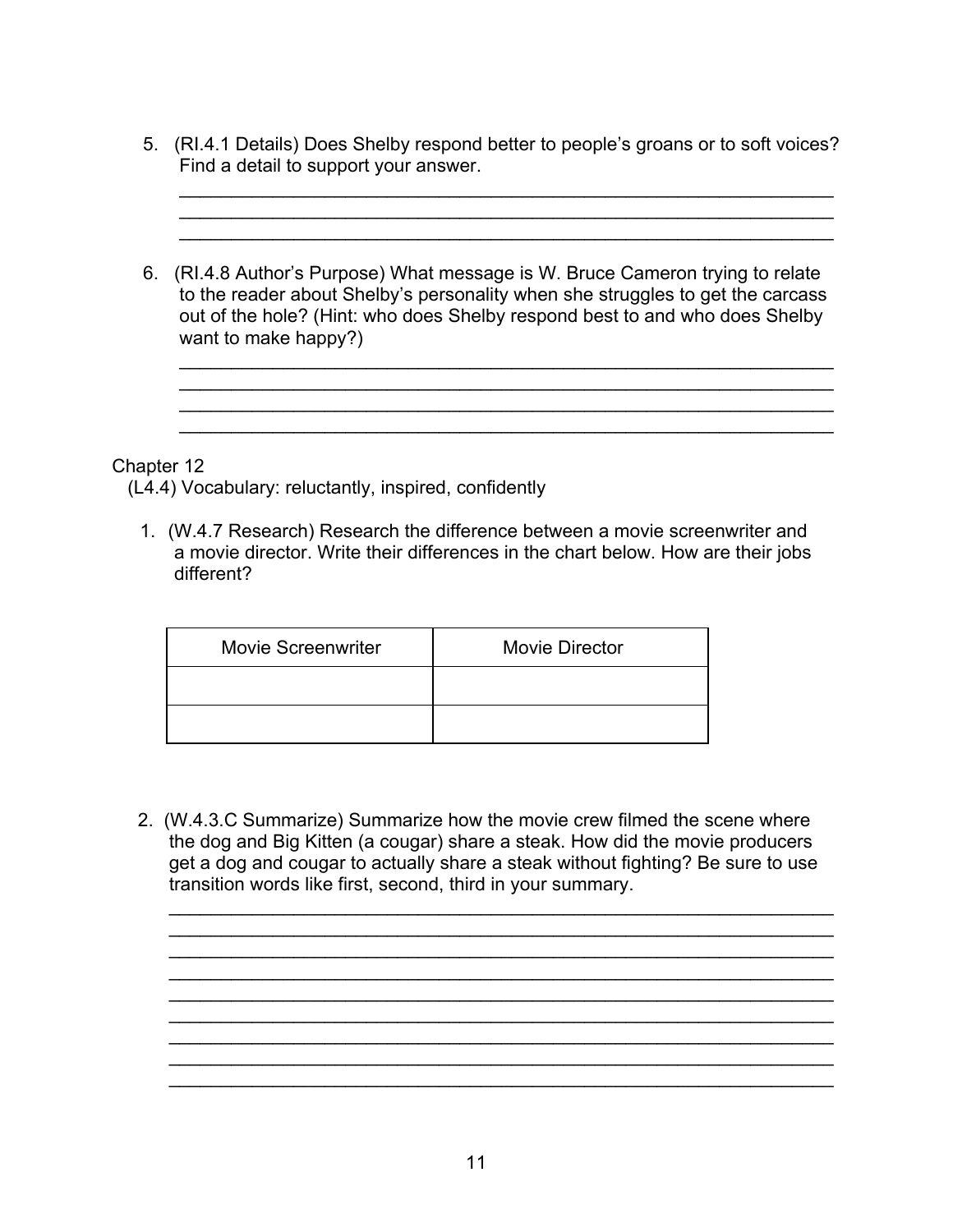3. (RL.4.3 Describe Event) Explain why Bruce says, "She's a dog.... They don't do serious." (p.163) Why is Bruce laughing at Shelby's behavior while the others groan when the bag tears and the apples roll?

Chapter 13 (L4.4) Vocabulary: contentment

- 1. (RI.4.1 Details) Explain why this day is Shelby's big day. Provide two tasks that Shelby must perform.
- 2. (RL.4.3 Describe Event) Describe how Shelby will perform the avalanche scene. In your details from the text, be sure to also include how the movie producers made a fake avalanche.

3. (RI.4.1 Details) Why is Shelby frustrated with the word "Cut!"? Use details from the text to support your answer.

4. (RL.4.3 Explain Event) Why is Shelby not obeying the command "Come" when she is inside the cozy room?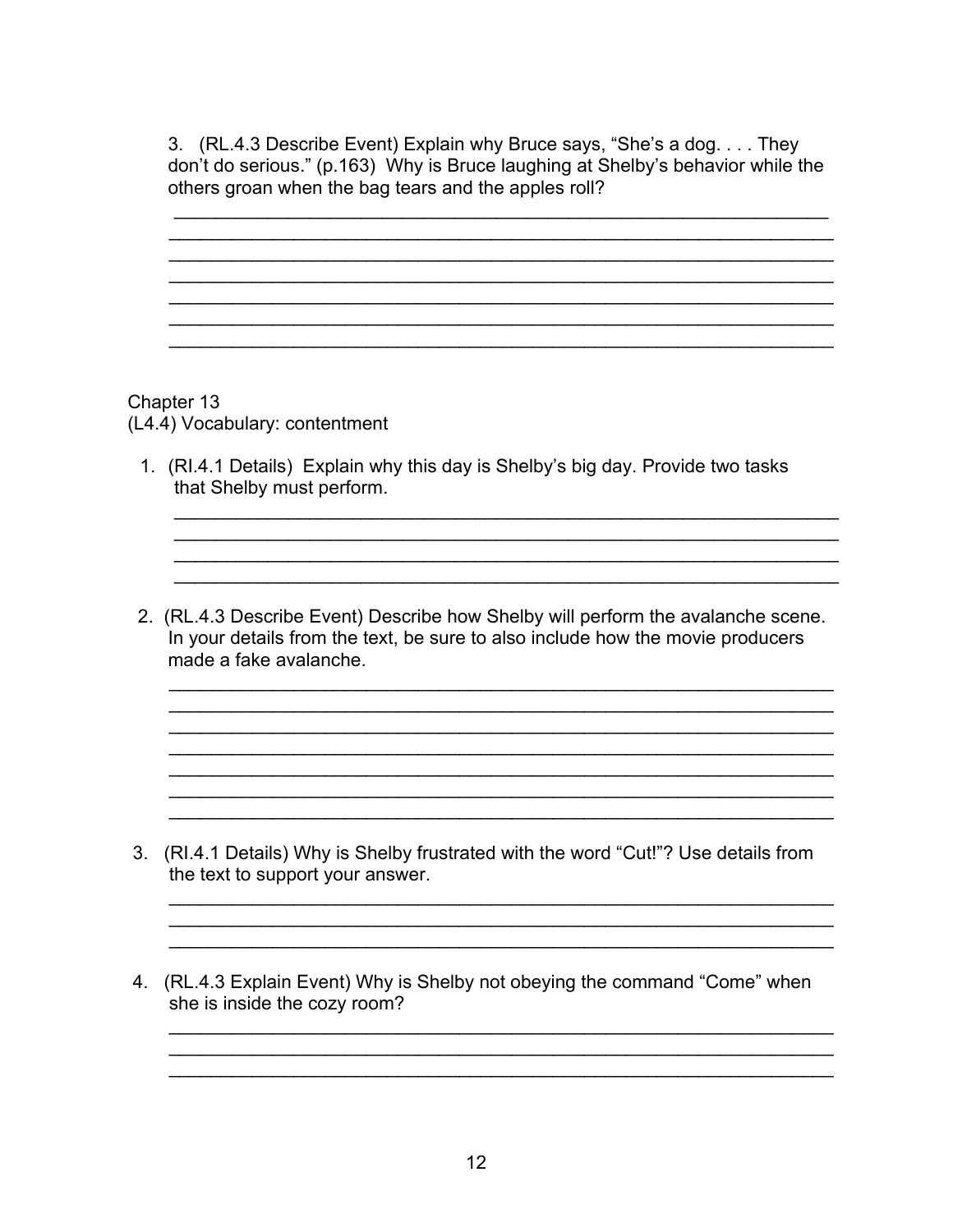Explain how Teresa finally got Shelby to come out of the cozy room and dig through the snow.

| Chapter 14<br>(L4.4) Vocabulary: urgently, panicked, generated, fondly, premiere                                                        |                                                                                                                                                                 |  |  |
|-----------------------------------------------------------------------------------------------------------------------------------------|-----------------------------------------------------------------------------------------------------------------------------------------------------------------|--|--|
|                                                                                                                                         | 1. (RI.4.1 Details) Why was Shelby digging in the wrong place according to the<br>movie crew? What caused the confusion? Use a detail in your answer.           |  |  |
| to her. What 3 things make a home for Shelby?                                                                                           | 2. (RI.4.1 Details) When Shelby returns home, she discusses what a home means                                                                                   |  |  |
| 3. (RI.4.1 Details) Shelby gets a bath, a brushing, and a visit with all her old friends.<br>Where was she going? Explain the occasion. |                                                                                                                                                                 |  |  |
|                                                                                                                                         |                                                                                                                                                                 |  |  |
| end of Shelby's Story?                                                                                                                  | 4. (W4.1.a.b.c Opinion Writing) Does first person point of view change your opinion<br>of a dog? How has your opinion of dogs changed from the beginning to the |  |  |
|                                                                                                                                         |                                                                                                                                                                 |  |  |
| My opinion of dogs at the<br>beginning                                                                                                  | My opinion of dogs at the<br>end                                                                                                                                |  |  |